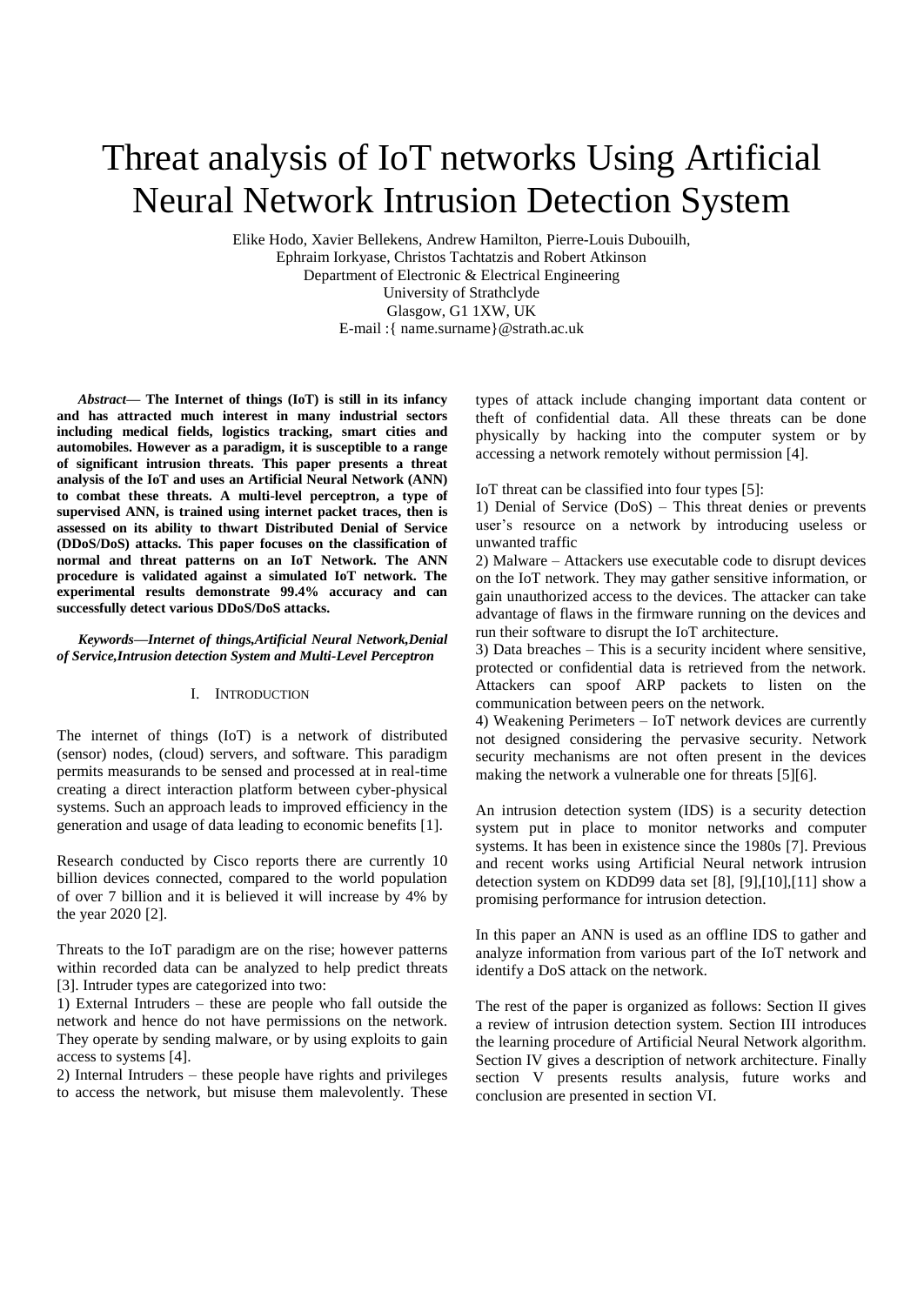# II. INTRUSION DETECTION

An IDS is strategically placed on a network to detect threats and monitor packets. The functions of the IDS include offering information on threats, taking corrective steps when it detects threats and taking record of all events within a network [12]

## *A. Intrusion Detection Classification*

Table I. Comparison of HIDS and NIDS performance [13]

| Performance in<br>terms of: | <b>Host-Based IDS</b>                                                       | <b>Network-Based</b><br><b>IDS</b>                                   |
|-----------------------------|-----------------------------------------------------------------------------|----------------------------------------------------------------------|
| Intruder deterrence         | Strong deterrence<br>for inside intruders                                   | Strong deterrence<br>for outside<br>intruders                        |
| Threat response<br>time     | Weak real time<br>response but<br>performs better for<br>a long term attack | Strong response<br>time against<br>outside intruders                 |
| Assessing damage            | Excellent in<br>determining extent<br>of damage                             | Very weak in<br>determining extent<br>of damage                      |
| Intruder prevention         | Good at preventing<br>inside intruders                                      | Good<br>at<br>preventing outside<br>intruders                        |
| Threat anticipation         | Good at trending<br>and detecting<br>suspicious<br>behavior patterns        | Good at trending<br>and detecting<br>suspicious<br>behavior patterns |

Intrusion Detection Systems can be classified into two categories[3]:

- Host-Based IDS (HIDS) These are software based products installed on a host computer to analyze and monitor all traffic activities on the system application files and operation system.
- Network-Based IDS (NIDS) These are found on an entire network to capture and analyze the stream of packets through a network.

A performance comparison of Host-Based IDs and Network-Based IDS is shown in table I.

### *B. Intrusion patterns*

Intrusion detection systems have been designed such that they can detect and identify threats efficiently. The intrusions come down to two patterns of detection [14]:

- Misuse intrusion It matches the patterns in the intruder's network traffic. One advantage of misuse detection system is its ability to detect all known threats [14].
- Anomaly intrusion- It is behavioral based intrusion detection system. It observes changes in the normal

patterns in a system by building a profile of the system which is being monitored  $[14]$ ,  $[4]$ .

Many systems combine these two intrusion patterns because of their complementary nature. Due to the problem of false positives, systems based on misuse pattern are commonly used for commercial purposes whilst Anomaly detection is found in research systems [15].

## *C. Intrusion Detection Techniques*

 There are different types of intrusion detection techniques based on the intrusion detection patterns. Below is a description of those commonly used including the ANN, which is being proposed in this paper.

- Statistical analysis this involves comparing current trends in data to a predetermined set of baseline criteria. It compares the normal behavior of data to the deviations over time. This technique is employed in Anomaly detection system [4], [15].
- Evolutionary algorithm this technique creates an application path, which provides normal behavioral models. These applications are modelled to detect conditions of normal behavior, error conditions and attempted intrusion by classifying the models based on different conditions [15].
- Protocol verification this is a technique based on thorough checks of protocol fields and their behavior as compared to established standards. Data considered to have violated the established standard is classified suspicious. This technique has its success in commercial; systems but has a disadvantage of giving false positives for unspecified protocols [15].
- Rule Based the state transition analysis technique compares data against signatures. Each packet is applied to a finite state machine following transitions until a final state is reached, hence detecting an attack [16].
- ANN The neurons of the ANN are used to form complex hypotheses; the more neurons, the more complex the hypotheses. Evaluating the hypotheses is done by setting the input nodes in a feed-back process and the event streams are propagated through the network to the output where it is classified as normal or compromised. At this stage the gradient descents is used so as to push the error in the output node back through the network by a back propagation process in order to estimate the error in the hidden nodes. The gradient of the cost – function can thus be calculated [17]–[19]. Neural network system undergoes training in order to learn the pattern created in the system.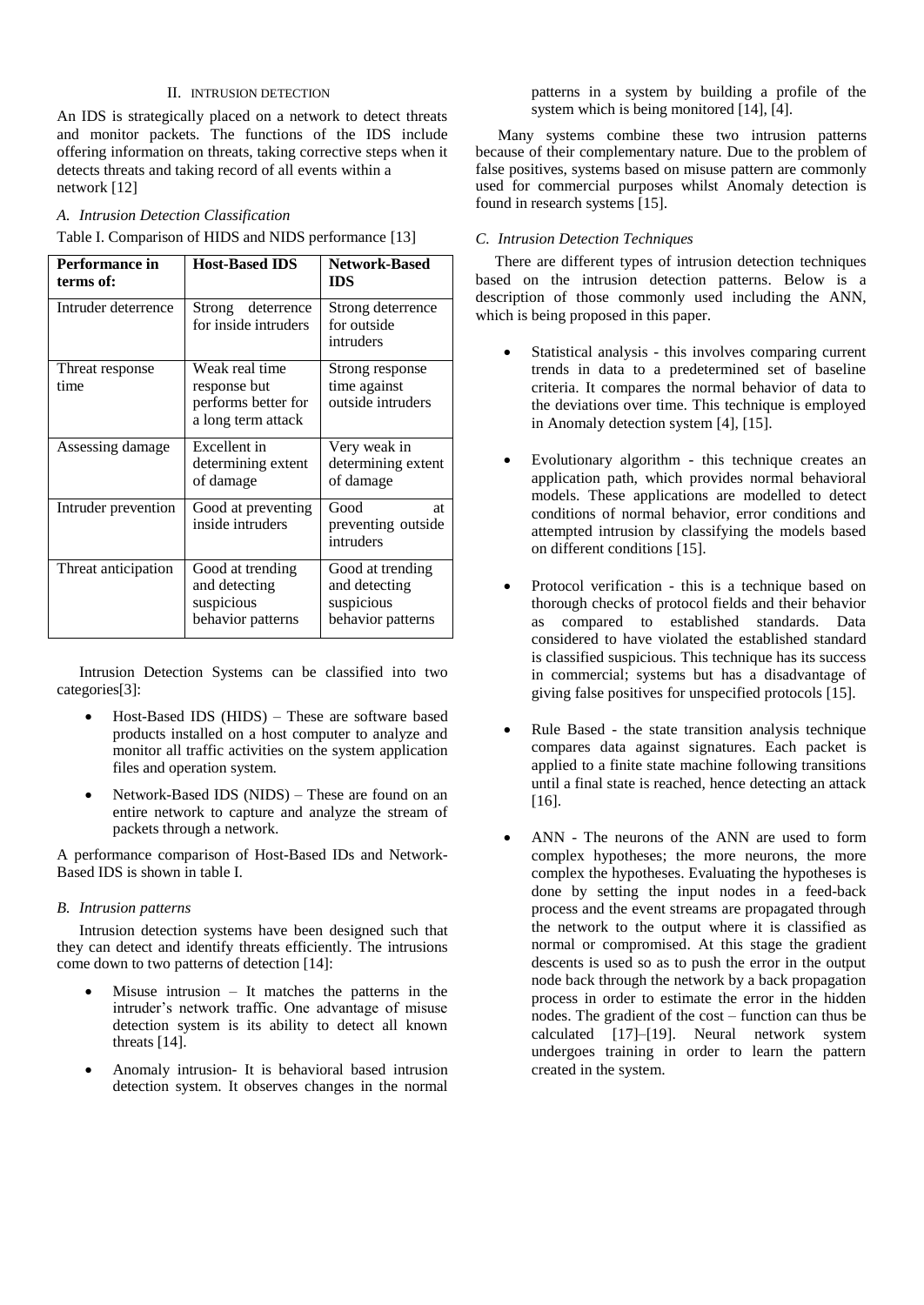# III. ARTIFICIAL NEURAL NETWORK LEARNING PROCEDURE

Artificial Neural Network has two learning procedures.

 Supervised Learning Procedure: In supervised learning, the neural network is provided with labelled training set which learns a mapping from inputs  $x$  to outputs *y* , given a labelled set of inputs-output pairs

$$
d = \{(\chi_i, \mathbf{y}_i)\}_{i=1}^N
$$
 where *d* is called the training set

and  $N$  is the number of training examples. It is assumed that  $y_i$  is a categorical variable from some

infinite set  $y_i \in \{1...C\}$  [20].

The multi–layer perceptron (MLP) is a type of ANN that is trained using supervised learning procedures. The MLP was used in [21] to detect intrusions based on an off-line analysis approach. In a different approach, MLP was used in [22] to detect intrusion on network data comparing its performance with Self-Organizing Maps (SOM).

 Unsupervised Neural Network Learning Procedure: in this learning procedure, the neural network is has an input  $d = {\chi_{i}}_{i}$ <sup>N</sup><sub>x=1</sub> that is a set of unlabeled data and you are to find patterns in the data.

SOM is a type of ANN that is trained using unsupervised learning procedure to produce a low dimensional, discretized representation of the input space of training samples called Map.

In this work, MLP architecture with three layers feed-forward Neural Network as show in Fig. 1 was used. The network had a unipolar sigmoid transfer function in each of the hidden and output layers' neurons. A stochastic learning algorithm with a mean square error function was used. Nodes labelled  $x_1 \cdots x_6$  have been used in Fig.1 to represent the input units of the neural network where circles labelled "+1" are known as the bias units.

The ANN model has six inputs units (layer  $l_1$ ) three hidden units (layer  $l_2$ ) and one output unit (layer  $l_3$ ) where l denotes layers. The network was trained with feed forward learning algorithm and back ward learning algorithm.



### Fig. 1 Three layer Artificial Neural Network

#### *A. Feed forward Learning Algorithm*

Let  $S_i$  denote the number of units excluding the bias units. Therefore we make the network parameters  $(w, b) = (\psi^{(1)}, b^{(1)}, \psi^{(2)}b^{(2)})$  Where  $\psi^{(1)}_{ii}$ *ij*  $\binom{1}{1}$  denotes the parameter associated with the connection between unit *j* in layer *l* and unit *i* in layer  $l+1$ . Also  $b_i^{(l)}$  is the bias associated with unit  $i$  in layer  $l + 1$ . Thus from the above model,  $w^{(1)} \in \mathfrak{R}^{6*3}$  and  $w^{(2)} \in \mathfrak{R}^{3*1}$ . Let  $a_i^1$  denote the output of the unit in layer *l*. For  $l = 1$  we let  $a_i^{(1)} = x_i$ to denote the  $i - th$  input. The ANNs model will define a hypothesis  $h_{w,b}(x)$  that's outputs a real number.

The model is thus represented mathematically as:

$$
a_1^{(2)} = f(\mathbf{w}_{11}^{(1)} \mathbf{x}_1 + \mathbf{w}_{12}^{(1)} \mathbf{x}_2 + \dots + \mathbf{w}_{16}^{(1)} \mathbf{x}_6 + \mathbf{b}_1^{(1)})
$$
 (1)

$$
a_2^{(2)} = f(\mathbf{w}_{21}^{(1)} \mathbf{x}_1 + \mathbf{w}_{22}^{(1)} \mathbf{x}_2 + \dots + \mathbf{w}_{26}^{(1)} \mathbf{x}_6 + \mathbf{b}_2^{(1)}).
$$
(2)  
(3)

$$
a_3^{(2)} = f(w_{31}^{(2)} x_1 + w_{32}^{(2)} x_2 + \dots + w_{36}^{(2)} x_6 + b_3^{(2)})
$$
\n
$$
h_{w,b}(x) = f(w_{11}^{(2)} a_1^{(2)} + w_{12}^{(2)} a_2^{(2)} + w_{13}^{(2)} a_3^{(2)} + b_1^{(2)})
$$
\n(4)

Eq. (4) which is the weighted sum of the input to unit  $i$  in  $l$  is the feedforward learning algorithm.

# *B. The Backward Learning Algorithm*

This learning process goes through four steps as shown below.

- The feedforward-learning algorithm computes the activation for all the layers in the network.
- The out of  $\mathcal{L}_3$  is set to compute the error term in the output:

$$
\delta_i^{(l_3)} = \frac{\partial}{\partial_{z_i}^{(l_3)}} \frac{1}{2} ||y \cdot h_{w,b}(x)||^2
$$
\n
$$
= -(y_i - a_i^{(l_3)}) \cdot f'(z_i^{(l_3)}).
$$
\n(5)

Here  $a_i^{(3)} = f(\zeta_i^{(l_3)})$  is the sigmoid function.

• We compute the errors for  $l = 2, l = 3$  for each of the nodes *i* in layer *l* .

$$
\delta_i^{(l)} = (\sum_{j=1}^{S_l} \mathcal{W}_{ji}^{(l)} \delta_j^{(l=1)}) \, f^{'}(\mathcal{Z}_i^{(l_3)}) \, . \tag{6}
$$

 Finally the desired partial derivatives are calculated as :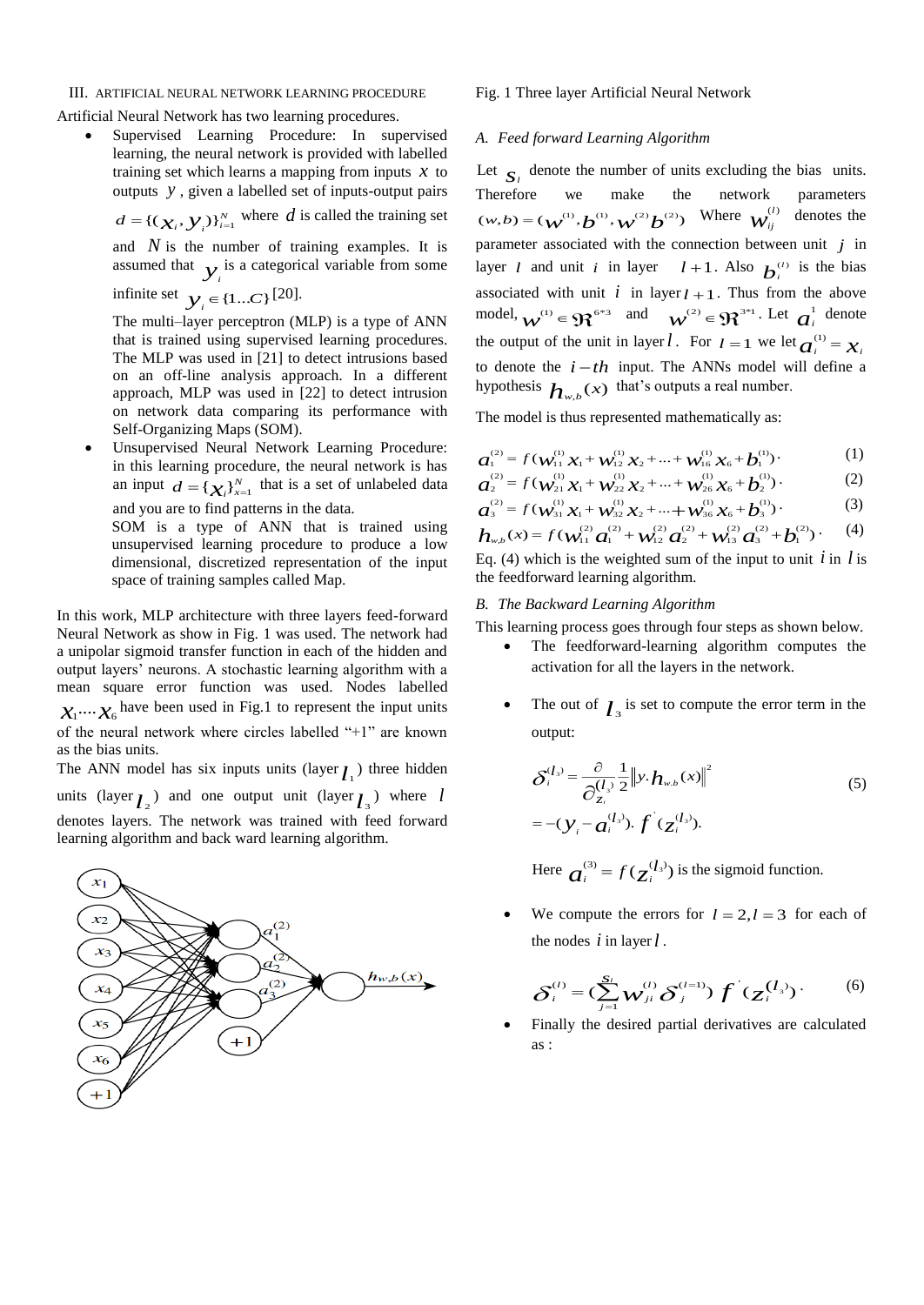$$
\frac{\partial}{\partial b_i} J(w, b; x, y) = a_j^{(l)} \delta_i^{l+1} = \delta_i^{l+1}.
$$
 (8)

Training the ANN involves taking repeated steps of gradient descent to reduce the cost function  $J(w,b)$ .

#### IV. EXPERIMENTAL SCENARIO



Fig. 2 Experimental architecture

The IoT network is composed of 5 node sensors. Four of the nodes are acting as client, and one is acting as a server relay node for data analytic purposes. The traffic is captured via a network tap avoiding modification of the live traffic.

The server node acknowledges the data sent by the sensor nodes and replies with data based on the received data. This allows the sensor nodes to adapt their behavior and react to occurring events as shown in Fig. 2 (Left).

In the context of this research the attack is from an external intruder. The attack is shown in Fig. 2 (Right). The attackers only target the server node, as it is the one analyzing, logging and responding to the sensors nodes. The DoS attack was performed using a single host, sending over 10 million packets. While the DDoS attacks were performed by up to 3 hosts sending over 10 million packets each at wire speed overflowing the server node. The packets sent during the DoS/DDoS attacks are UDP packet crafted by a custom script in C.

As the server node becomes un-responsive the sensors nodes are not able to adapt their behavior, ultimately leading to a fault on the monitored system.

The detection of the attack is therefore crucial, allowing the response team to avoid disruption of the sensor network and guarantee the stability of the network.

# V. RESULTS AND DISCUSSIONS

This section provides an evaluation of the performance of the ANN intrusion Detection described in section IV. The network was trained with 2313 samples, validated with 496 samples and 496 test samples. Table II shows the number of samples used for classification.

Table II. Number of samples used for classification

| <b>Attack Type</b> | Sample size | Sample Percentage |
|--------------------|-------------|-------------------|
|                    |             | $^{(0)}$          |
| DDos/Dos           | 2121        | 64.18             |
| Normal             | 1184        | 35.82             |



Fig. 3 Neural Network Training confusion matrix

Fig. 3 shows neural network confusion matrix plots for the training set, testing set, validation set and the all confusion matrix (overall performance) at the right bottom corner. The network output correct response values fall under two categories: True positive (TP) and False positive (FP).

TP output gives a measure of attacks rightly classified as shown in green box. FP is a measure of normal events classified rightly as shown in the red box.

The neural network model shows an overall accuracy of 99.4% in classification.

This model demonstrates that the ANN algorithm implemented is able to successfully detect DDoS/DoS attacks against legitimate IoT network traffic. Moreover it helps improving stability of the network by warning the response team at an early stage of the attack, avoiding major network disruptions.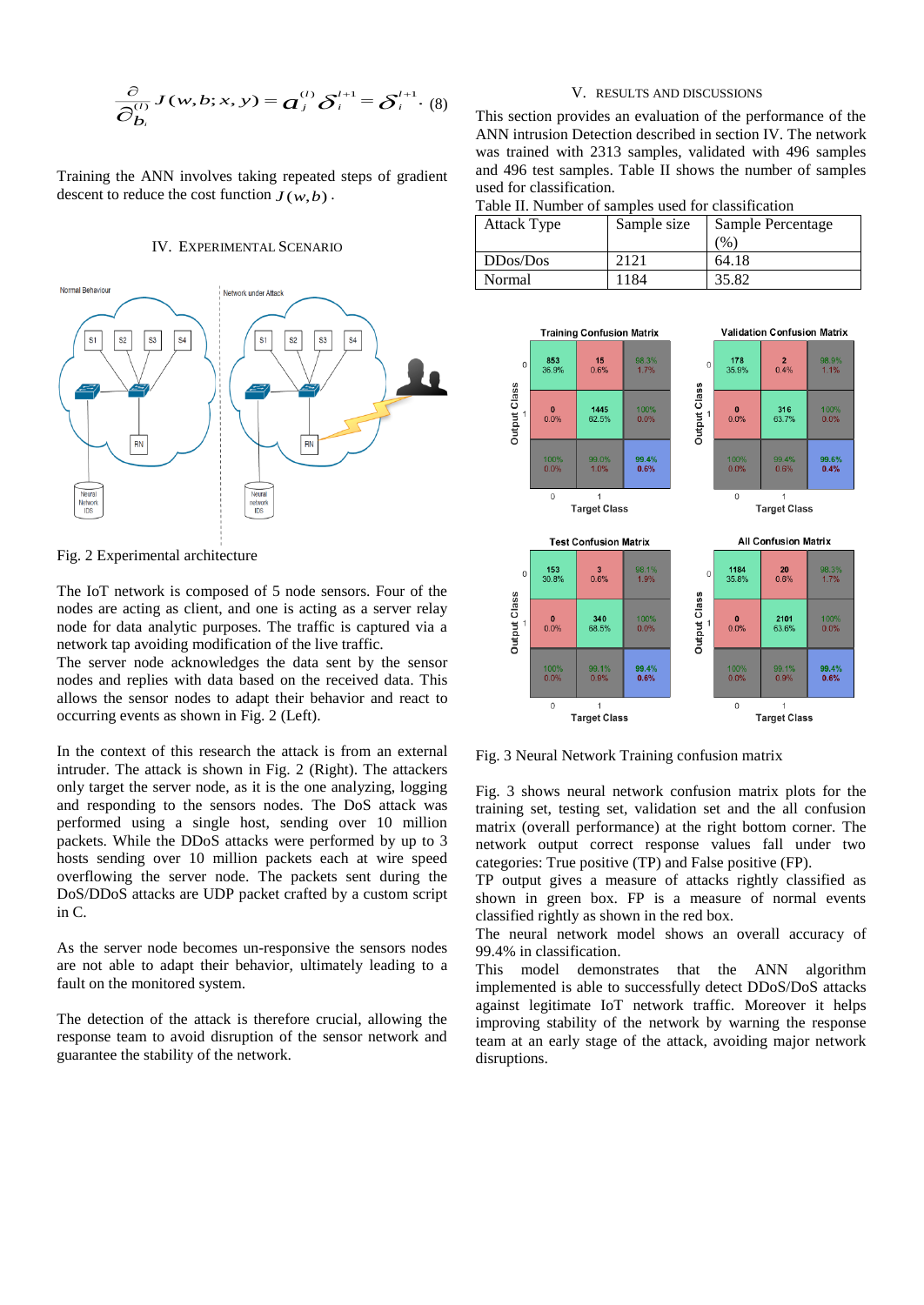## VI. CONCLUSION AND FUTURE WORK

In this paper, we presented a neural network based approach for intrusion detection on IoT network to identify DDoS/DOS attacks. The detection was based on classifying normal and threat patterns. The ANN model was validated against a simulated IoT network demonstrating over 99% accuracy. It was able to identify successfully different types of attacks and showed good performances in terms of true and false positive rates. For future developments, more attacks shall be introduced to test the reliability of our method against attacks and improve the accuracy of the framework. Furthermore we will investigate other deeper neural networks such as the recurrent and convolutional neural network approach.

#### **REFERENCES**

- [1] "Internet of Things (IoT)." [Online]. Available: http://www.cisco.com/c/en/us/solutions/internet-ofthings/overview.html. [Accessed: 12-Jan-2016].
- [2] D. Evans, "The Internet of Things How the Next Evolution of the Internet is Changing Everything," *CISCO white Pap.*, no. April, pp. 1–11, 2011.
- [3] SANS institute, "InfoSec Reading Room tu , Application of Neural Networks to Intrusion Detection," 2001.
- [4] J. Shun and H. a. Malki, "Network Intrusion Detection System Using Neural Networks," *2008 Fourth Int. Conf. Nat. Comput.*, vol. 5, pp. 242–246, 2008.
- [5] "Internet of Things: How Much are We Exposed to Cyber Threats? - InfoSec Resources." [Online]. Available: http://resources.infosecinstitute.com/internet-thingsmuch-exposed-cyber-threats/. [Accessed: 10-Dec-2015].
- [6] X. Bellekens, A. Seeam, K. Nieradzinska, C. Tachtatzis, A. Cleary, R. Atkinson, and I. Andonovic, "Cyber-Physical-Security Model for Safety-Critical IoT Infrastructures."
- [7] S. Institute, "SANS InstituteInfoSec Reading Room tu-evolution , The history and Evolution of Intrusion Detection," 2001.
- [8] N. T. T. Van and T. N. Thinh, "Accelerating Anomaly-Based IDS Using Neural Network on GPU," in *2015 International Conference on Advanced Computing and Applications (ACOMP)*, 2015, pp. 67– 74.
- [9] C. Han, Y. Lv, D. Yang, and Y. Hao, "An intrusion detection system based on neural network," in *2011 International Conference on Mechatronic Science, Electric Engineering and Computer (MEC)*, 2011, pp. 2018–2021.
- [10] Z. Li, W. Sun, and L. Wang, "A neural network based distributed intrusion detection system on cloud

platform," in *2012 IEEE 2nd International Conference on Cloud Computing and Intelligence Systems*, 2012, vol. 01, pp. 75–79.

- [11] V. Jaiganesh, P. Sumathi, and S. Mangayarkarasi, "An analysis of intrusion detection system using back propagation neural network," in *2013 International Conference on Information Communication and Embedded Systems (ICICES)*, 2013, pp. 232–236.
- [12] "What it is Network intrusion detection system? | COMBOFIX." [Online]. Available: http://www.combofix.org/what-it-is-networkintrusion-detection-system.php. [Accessed: 10-Dec-2015].
- [13] H. Kozushko, "Intrusion detection: Host-based and network-based intrusion detection systems," *Sept.*, vol. 11, 2003.
- [14] J. Mena, *Investigative data mining for security and criminal detection*. Amsterdam ; Boston, MA : Butterworth-Heinemann, 2003.
- [15] T. Verwoerd and R. Hunt, *Intrusion detection techniques and approaches*, vol. 25, no. 15. 2002.
- [16] X. J. A. Bellekens, C. Tachtatzis, R. C. Atkinson, C. Renfrew, and T. Kirkham, "A Highly-Efficient Memory-Compression Scheme for GPU-Accelerated Intrusion Detection Systems," *Proc. 7th Int. Conf. Secur. Inf. Networks - SIN '14*, pp. 302–309, 2014.
- [17] M. A. Alsheikh, S. Lin, D. Niyato, and H.-P. Tan, "Machine Learning in Wireless Sensor Networks: Algorithms, Strategies, and Applications," *IEEE Commun. Surv. Tutorials*, vol. 16, no. 4, pp. 1996– 2018, 2014.
- [18] K. A. Jalill, M. H. Kamarudin, and U. T. Mara, "Comparison of Machine Learning Algorithms Performance in Detecting Network Intrusion," pp. 221–226, 2010.
- [19] F. Gharibian and A. A. Ghorbani, "Comparative Study of Supervised Machine Learning Techniques for Intrusion Detection," in *Fifth Annual Conference on Communication Networks and Services Research (CNSR '07)*, 2007, pp. 350–358.
- [20] K. Murphy, "Machine learning: a probabilistic perspective," *Chance encounters: Probability in …*, [Online]. Available: http://link.springer.com/chapter/10.1007/978-94-011- 3532-0\_2. [Accessed: 06-Jan-2015].
- [21] M. Moradi and M. Zulkernine, "A neural network based system for intrusion detection and classification of attacks," *Proc. 2004 IEEE Int. Conf. Adv. Intell. Syst. Appl.*, 2004.
- [22] a Bivens and C. Palagiri, "Network-based intrusion